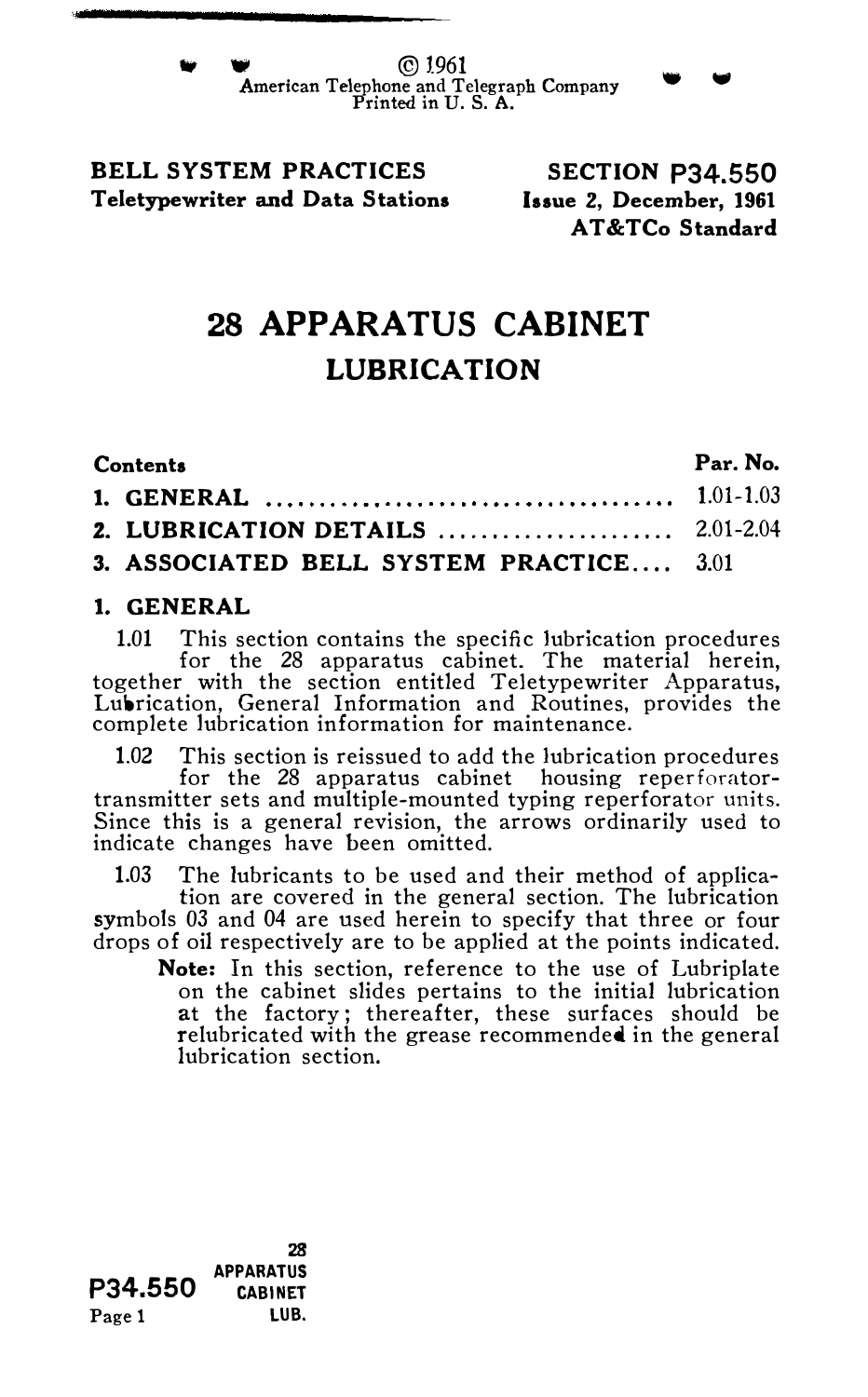#### 2. LUBRICATION DETAILS

### A. Apparatus Cabinet Housing Multiple-mounted Typing Reperforator Units

2.01 Rear View

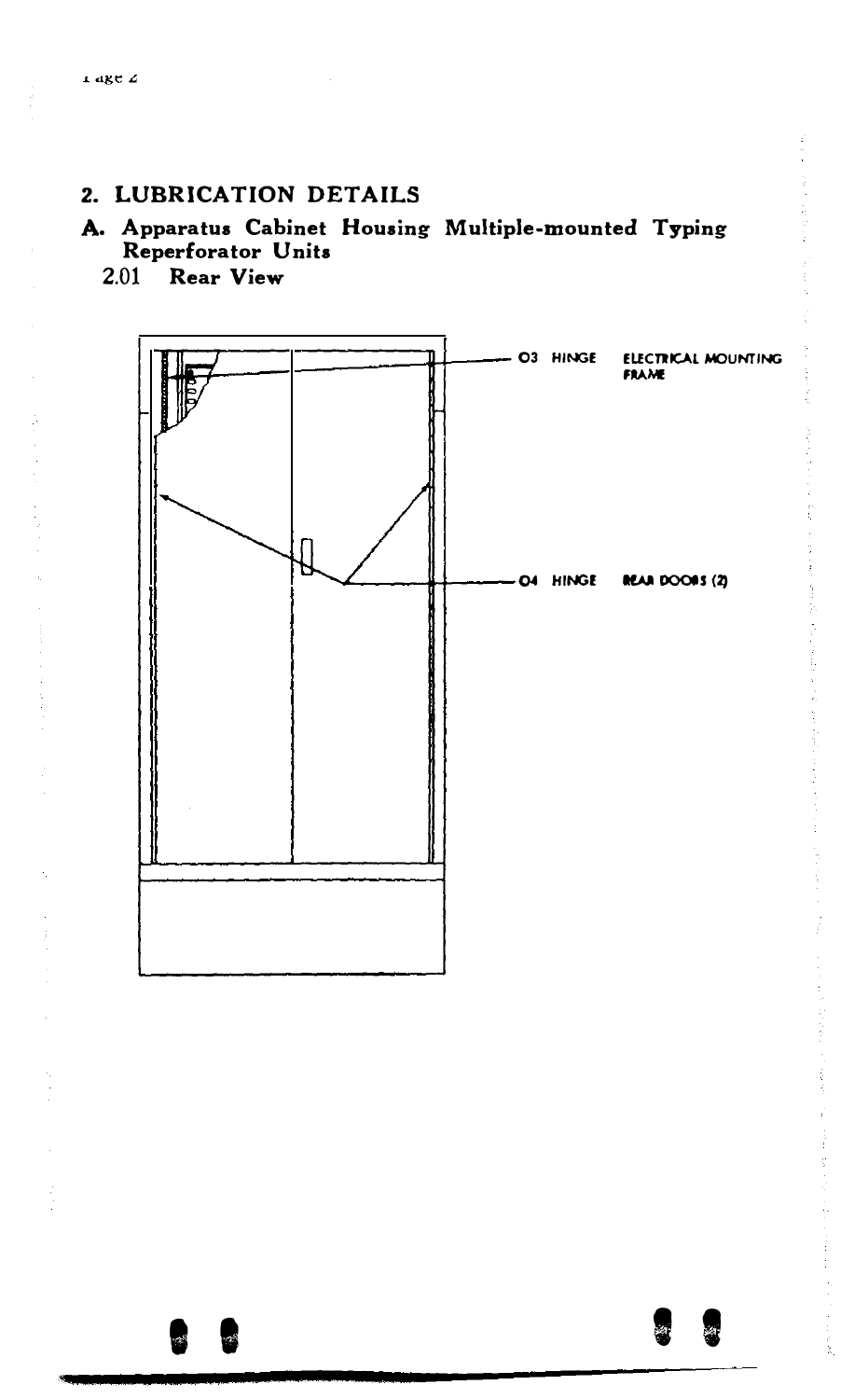

 $\bullet$   $\bullet$ 

## 2.02 Front View

•



P34.550 APPARATUS Page 3 2S CABINET LUB.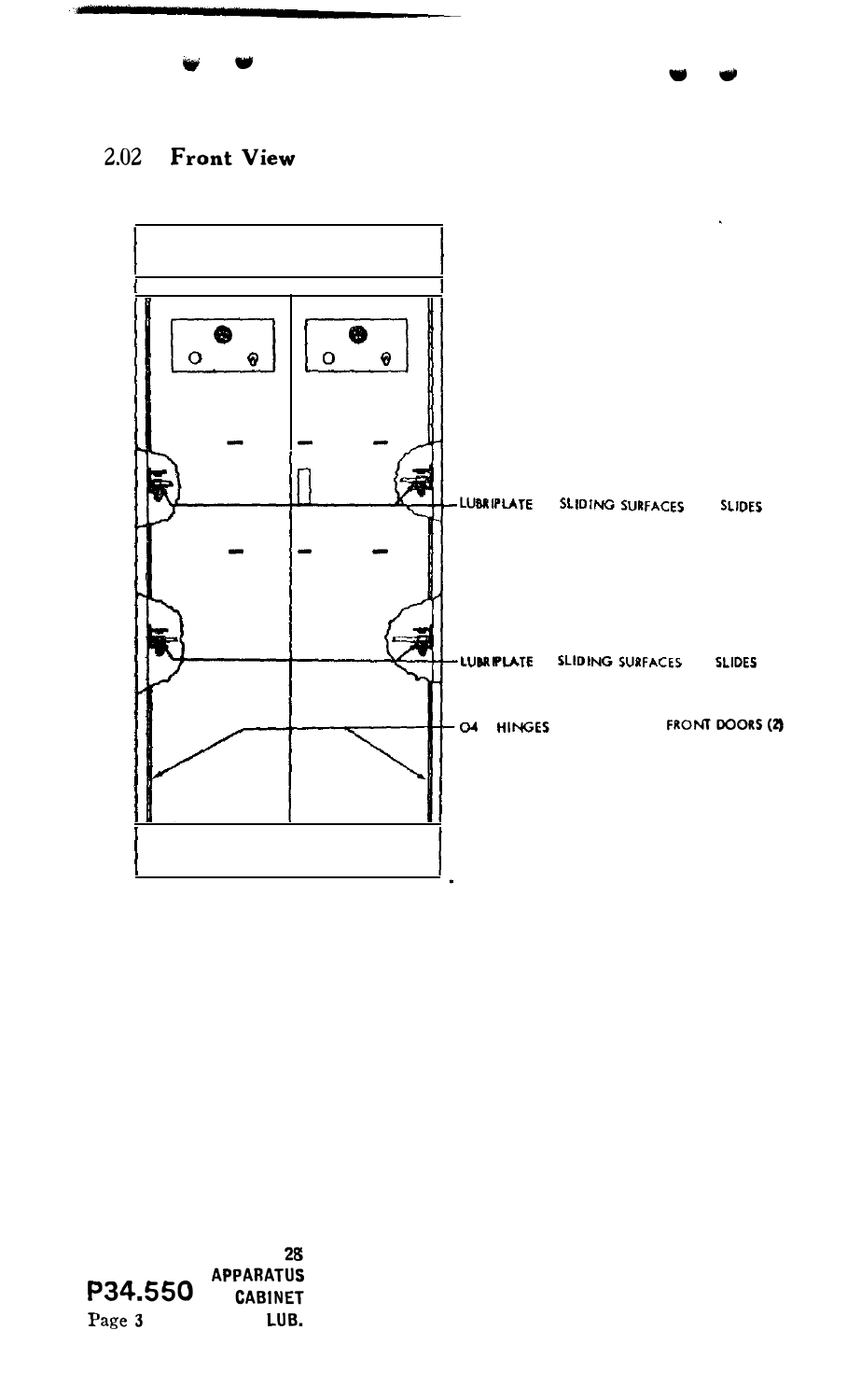#### B. Apparatus Cabinet Housing Reperforator-Transmitter Sets 2.03 **Hinges and Slides**

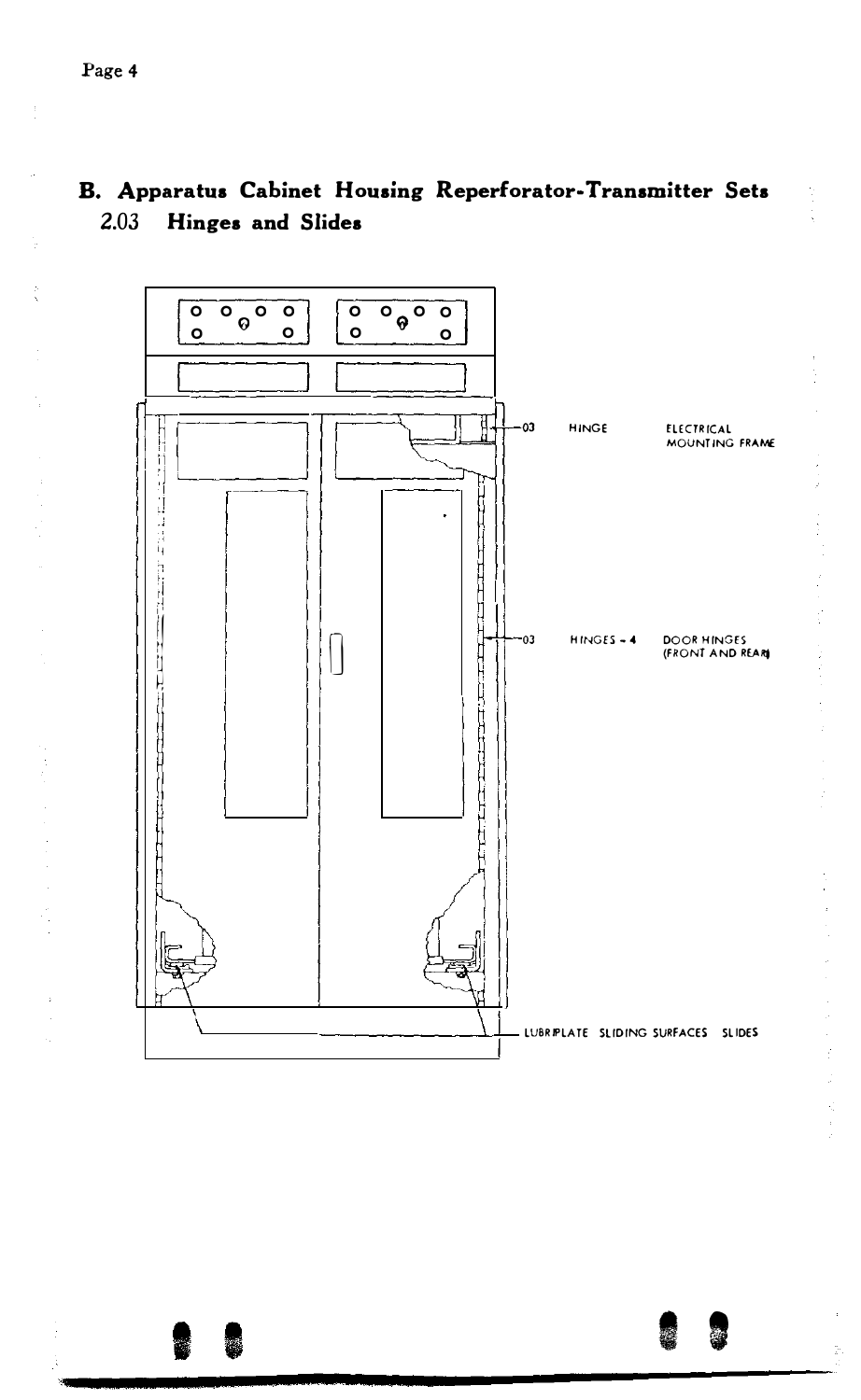# C. Apparatus Cabinet Housing 28 Receive-only (RO) Sets

2.04 Latches, Keylevers, and Hinges

Note: Teletypewriter apparatus must be in the rearmost position before closing the cover.



28 **APPARATUS** P34.550 **CABINET** Page 5 LUB.